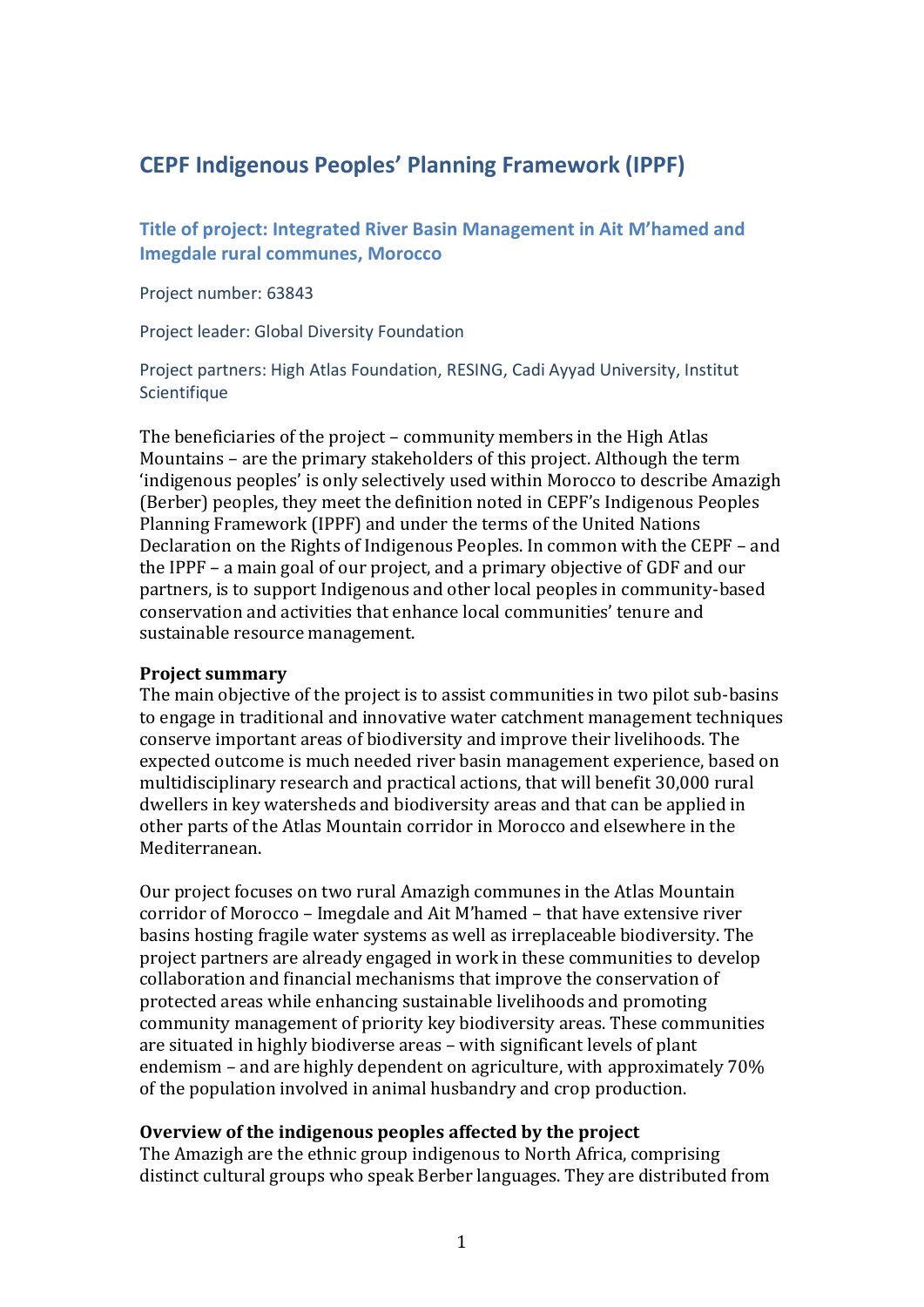the Atlantic Ocean to the Siwa Oasis in Egypt, and from the Mediterranean Sea to the Niger River. The overall population of Berber-speaking peoples is estimated at 25-35 million, with the vast majority living in Algeria and Morocco. An estimated 40% of the Moroccan population is Berber-speaking. Our project focuses on Amazigh communities of the High and Middle Atlas Mountains south and east of Marrakech.

### **The project partner communities**

Ait M'hamed in Azilal Province has a population, as reported in the 2004 census, of nearly 21,742 people in 3190 households in 47 douars, with an average of 6.8 people per household. The rate of population growth from 1994 to 2004 was 1.4 %, so it is probable that there are now more than 22,000 inhabitants. The active population is calculated to be 53,4% of the total, with another 39,1% youth (14 years old or younger) and 7,5% elderly. The residents are culturally diverse, coming from Ait Messad, Ait Atta, Ihnsaen, Ait Isha, and Saharan tribal origins (albeit all Amazigh-speaking). The population is highly rural, with only 10% of people living in urbanized areas. Indicators of development are low: around 10% of the households have domestic drinking water, electricity and plumbing.

Agriculture and animal husbandry, dependent on grazing in forests and pastures, are the primary economic activities, supplemented by beekeeping. Most agricultural plots are smaller than 5 ha, and irrigation reaches only 6% of cultivated lands. There are about 94,000 apple, almond and walnut trees, far from the agroforestry potential of the commune. Seasonal and permanent migration are an important factor, with more than 350 families having definitively left the area, and more than 2,200 individuals who seek temporary work in Morocco's urban areas.

Imegdale, in Al Haouz Province, has a population of over 5,500 people in more than 1,000 households, with an average of 5.3 people per household, distributed in 17 douars (villages). As with Ait M'hamed, the population is highly rural, and indicators of development are low: only 7% of the households have domestic drinking water, 14% have electricity and 29% have a septic tank. Almost a third of the population (31%) is 19 years old or younger, 34% is between 20 and 49 years old, and 35% 50 years or older. The wild harvest of thyme, lavender, Artemisia and other medicinal and aromatic plants is an important economic activity of nearly 900 community collectors.

#### **Free, prior and informed consultation**

Our local partners, HAF, have long-standing relationships with both communities involved in the project: they have carried out participatory planning exercises and community diagnoses for a number of years. These exercises all pointed to a foremost community priority for their development: improved irrigation and water resource management for agricultural and domestic uses. Therefore, this project responds directly to the communities' expressed aspirations and needs for the future. Through further community meetings, during which the project itself was discussed, we have entered – through our partner HAF – into formal agreements with the authorities of both communes for the implementation of this project.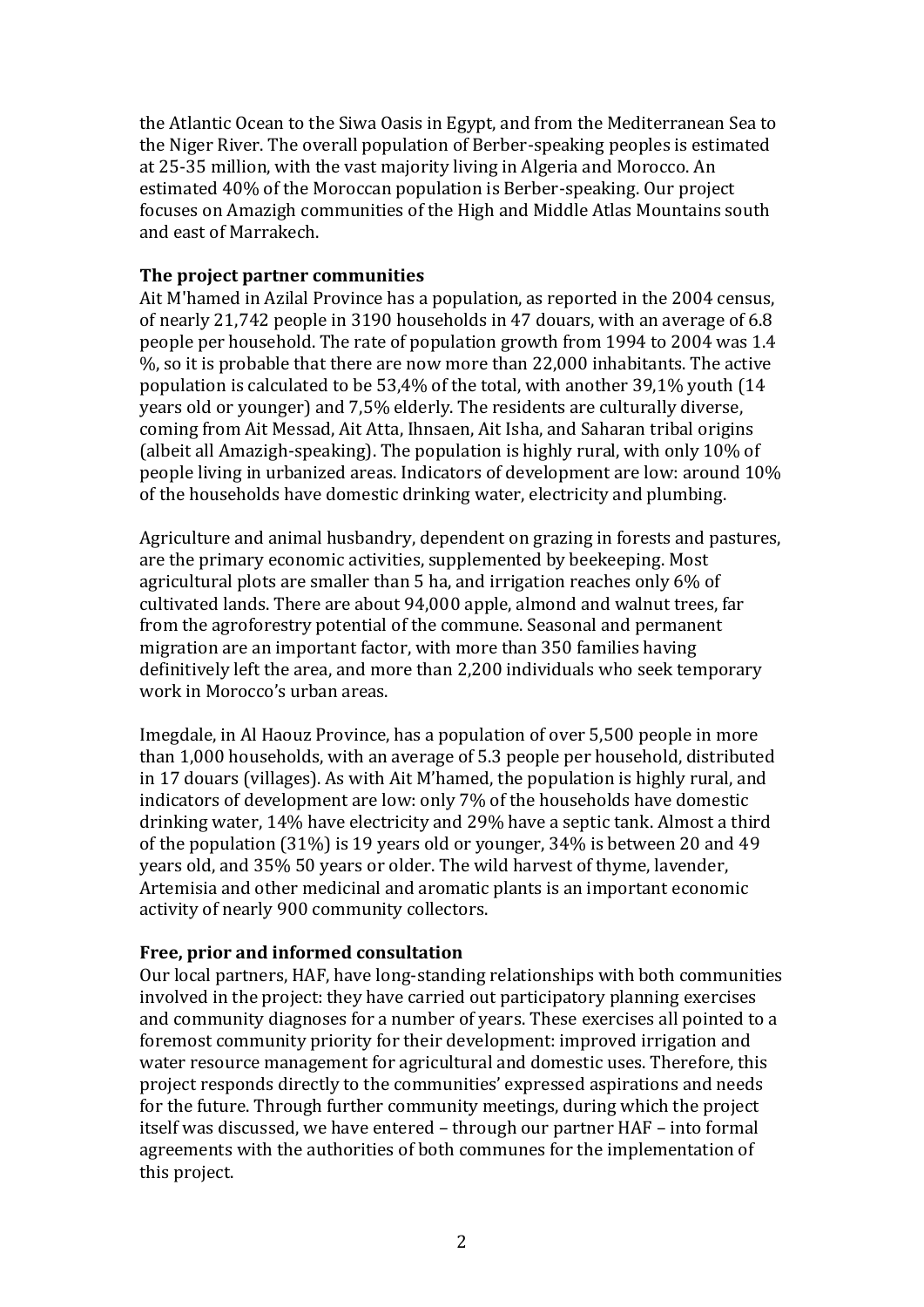Through continuous interchange and community meetings, we continue to maintain a high level of consultation to ensure that every stage of the project benefits from the consensus of all the members of the community. Abderrahim Ouarghidi, HAF's project manager who speaks fluent Amazigh and has a longterm relationship with both communities, is employed as the project's community liaison, and other Amazigh-speaking HAF staff such as Malika Kassi support the work. This ensures a high level of trust among community members (including women), which is essential for the project to continue to respond to community needs throughout the implementation process.

#### **Participatory approaches**

We are dedicated to participatory development approaches that build partnerships determined by the participating communities themselves. We establish development projects that local communities design and manage, and that are in partnership with government and non-government agencies. Our participatory development approach includes beneficiaries as active partners in every step of the development process - from prioritizing development goals to project implementation and management to monitoring and evaluation, which include a mechanism for complaints and conflict resolution. Key to this approach is the facilitation of community planning meetings where beneficiaries together determine the types of projects they want to undertake and create action plans.

Our approach is based on participatory methods applied by trained facilitators and community researchers to allow local communities to decide what is in their best development interest. In facilitating this collective decision-making process, we ensure the inclusion of those who might ordinarily be excluded or marginalized. We support the sustainable development of community members, in particular women and young people. In training community members to work through participatory approaches, the training itself encourages the formulation of ideas, priorities and development projects – as well as ensuring a corps of local leaders trained in techniques necessary for their implementation. In this way, the learning is experiential and mutual. The participants learn by doing and GDF, HAF and Resing actively broker partnerships with donors, private enterprise and public sector organs to ensure the sustainability of the projects.

Local researchers use participatory planning methods to engage other community members in matrix scoring and ranking to prioritize opportunities. They also use visual forms of analysis, such as community, resource and visioning mapping, which help to analyze household wellbeing, risk identification and community assets and gaps. Diagrams identify key institutions that support development, daily and weekly work activities across seasons, historical timelines and root cause analysis. Participants build their abilities to evaluate solutions to problems, create and present action plans, link funds with project priorities, manage implementation, monitor results (with quantifiable and qualitative measurements) and apply strategic advocacy. Local facilitators and community researchers engaged in planning processes bring people together and apply activities to identify and carry out projects. The community researchers and external facilitators organize community meetings, remove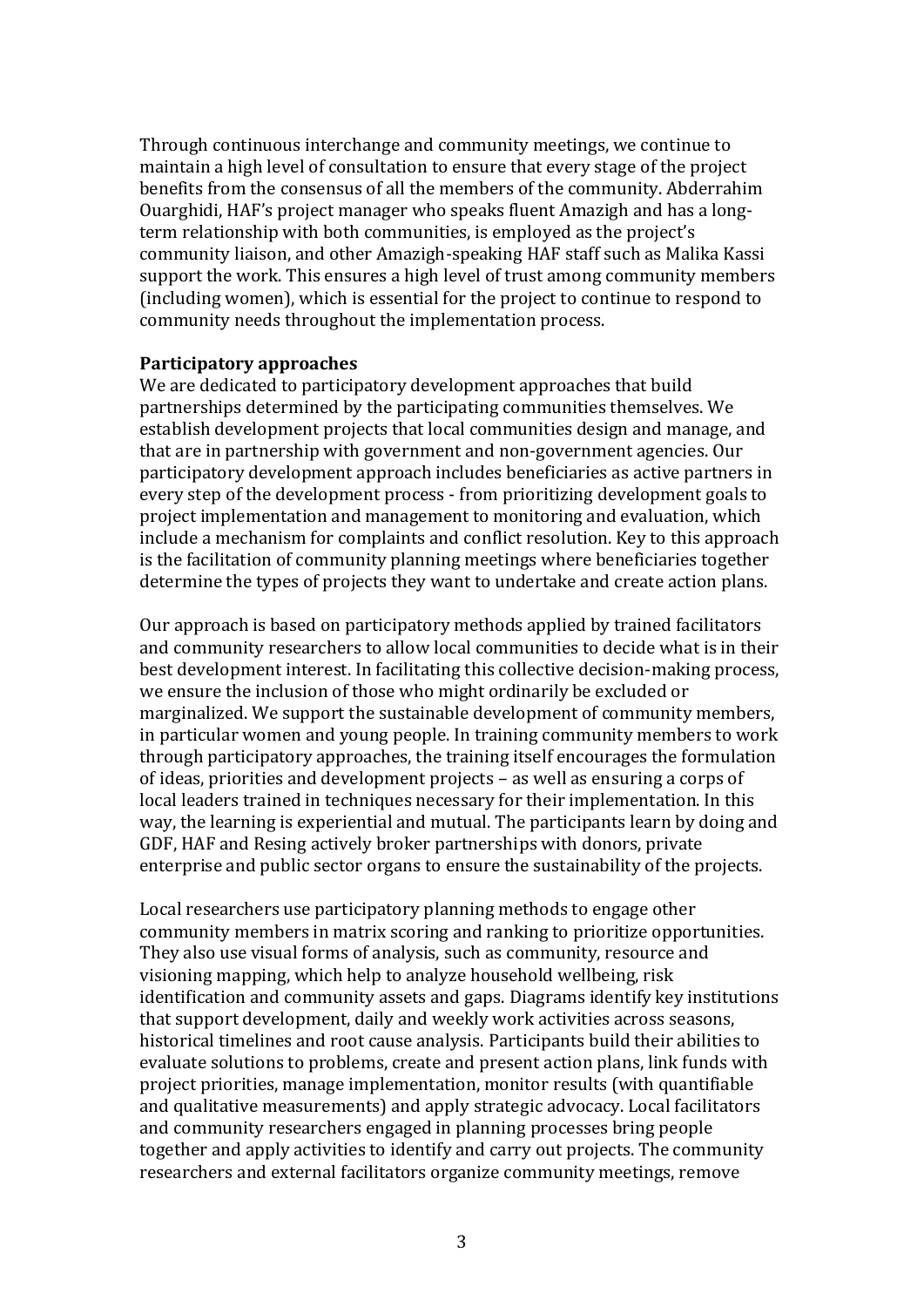barriers to participation, encourage dialogue, ensure all voices are heard (women, youth, the elderly, ethnic groups, the disadvantaged, the sick and disabled), manage competing interests, analyze factors that affect projects, build confidence and self-reliance, form partnerships, inform beneficiaries of resources available and create a bridge between people and institutions.

# **Capacity-building**

An important part of our participatory process is capacity building and awareness raising for the external facilitators who work directly with local researchers and other community members. HAF has an ongoing training program in participatory democratic planning and project management in Morocco that develops the skills of university students, members of civil society, and elected representatives. It includes workshops in participatory community planning and development sessions on team learning approaches to sustainable development, project management and advocacy, as well as full support after training. Participatory training modules emphasize the experiential learning experience in a real community setting and help develop participants' skills in management to enable them to effectively support the identification, implementation and evaluation of initiatives for local human development throughout the life cycle of the project and enable them to advocate for these projects among public and private sector stakeholders.

At the outset of the project we dedicated time to supporting the communities as they selected a small team of community researchers each (teams of 3 – two men and one women - in both Imegdale and Ait M'hamed). GDF has over 10 years experience working with community researchers in indigenous communities in Malaysia and Mexico; this has taught us that community researchers act as channels for capacity building of other community members.

# **Building on local strengths**

Hand-in-hand with capacity building is the concept of building on the partner communities' strengths. This is particularly true for the water management aspect of the project. Amazigh communities living in the High Atlas have a long history – accompanied by traditional knowledge and practices – of water resource management in an area where water is a scarce and precious resource. An essential phase (phase 2) of the project is the development of a participatory action plan for water management in both communes that builds on traditional water management knowledge and practices, complementing them with approaches that can help communities adapt to a rapidly changing environment and climate. The resulting action plan will seek to merge both approaches, ensuring that local communities have the tools to take the process forward themselves once the project is closed, while allowing us to scale the emergent plans up to other communities in the High Atlas where water resource management is a priority.

# **Culturally appropriate project benefits**

Because we are already working in the two rural communes that will participate in this project, we are well advanced in defining some of the culturally appropriate benefits they desire and in avoiding or mitigating potential adverse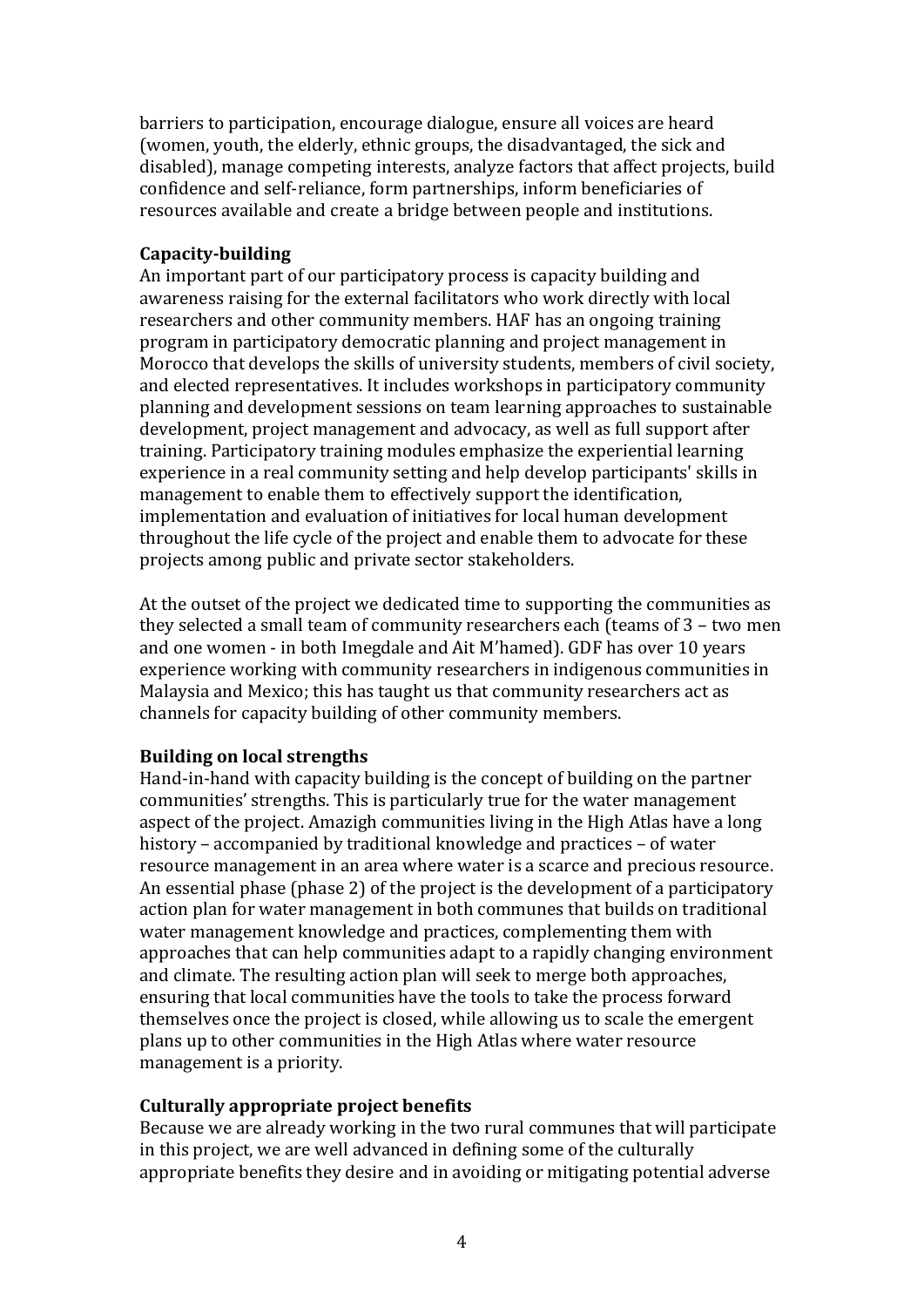impacts. For example, the participatory process in both Ait M'hamed and Imegdale have revealed that community members – and the associations and cooperatives they have formed – are eager to engage in actions that build infrastructure (including well and irrigation systems) for efficient water use for the development of cooperatively-managed nurseries of organic fruit and nut tree and medicinal and aromatic plants. Once established, the nurseries will provide tree stock for expansion of organic fruit and nut tree plantations – and medicinal and aromatic plants for enrichment planting of cultural landscapes – managed by the beneficiary communities. Activities in the field will be accompanied by the training of community members in water use and organic agricultural techniques as well as in the management of the nursery and plantations and the administration of associations and cooperatives to improve community decision-making and increase market leverage.

The project prepares the ground for further collaborative projects aimed at investment in infrastructure to manage water resources and to process and package and market organic products. Furthermore, these actions avoid negative impacts associated with agricultural intensification – such as the use of chemical inputs and overuse of water – and respect and draw upon traditional knowledge and practices of indigenous peoples. As part of our project cycle management, additional community needs will be explored in this participatory way, allowing prioritization of additional activities that emerge as we develop the water resource action plan, which can then be presented to other external funders for support.

#### **Participatory monitoring and evaluation and dealing with grievances**

Continuous project monitoring at the community level is achieved principally through ongoing interaction of project staff and facilitators with community members and elected authorities. Abderrahim Ouarghidi, the community liaison officer for the project, has extensive experience in ethnographic and dialoguebased approaches to monitoring and evaluation of project progress. This day-today approach to participatory monitoring and evaluation complements the project's integrated monitoring and evaluation phase (phase 4). During this last phase of the project, we will assess the impact of implemented activities at a subbasin level by monitoring environmental and social indicators. With respect to the indigenous communities we are working with, we will carry out well-known participatory monitoring and evaluation approaches such as interviews, surveys, community dialogues and participatory exercises, as well as other ethnographic methods to assess local perceptions of benefits and socio-economic impacts at a household and community levels.

Although no formal grievance mechanism is envisaged, Abderrahim's long-term relationship with community members (including women and elders) ensures a high level of trust. Through continuous interaction with community members and authorities, we expect him to learn of any incipient concerns and help us deal with them – through dialogue and agreements with the whole community – *before* they develop into grievances proper. In the unlikely scenario that grievances develop, these will be communicated to Abderrahim and other HAF and GDF agents (again, both formally and informally) during their regular visits